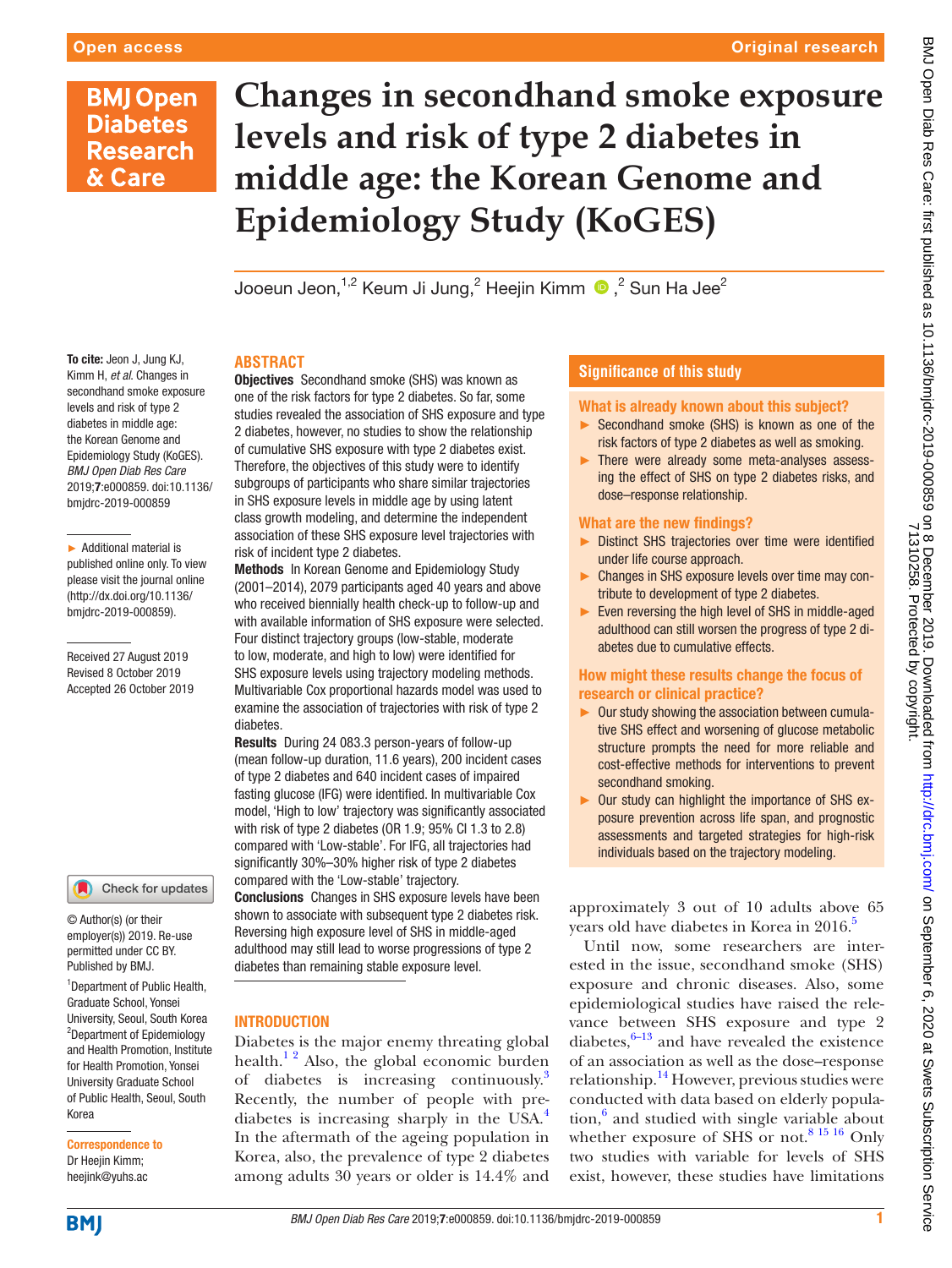to generalization because of studying on child and women and without cumulative risk. $910$ 

Recently, the life course approach concept is raised up in public health, and most studies on this approach use trajectory modeling to identify cumulative or changeable risk patterns.[17](#page-7-8) This approach can bring new insight up that risk factors can be mobile and there are differences in chronic disease-onset points dependent on each individual health status.<sup>18</sup> Until now, a dose–response relationship between SHS exposure and type 2 diabetes was found in previous studies, $\frac{14}{14}$  however, the harmful effects of SHS exposure in real-world by life course approach were not found. Therefore, the objectives of the present study were to apply trajectory models to identify distinct trajectories of SHS exposure in Korean adults and to examine the relationship between SHS exposure trajectories and type 2 diabetes incidence.

# **METHODS**

# Study population

Base data were obtained from KoGES\_Ansan and Ansung study, which is based on the Korean Genome and Epidemiology Study (KoGES), a seven-wave longitudinal data set that included 10 030 Korean adults aged 40 years or more based on baseline (2001–2002), and received biannually health check-up to follow-up since baseline recruitment in baseline (2001–2002) up to the sixth follow-up. Out of 10 030 baseline participants, 660 individuals with diagnosis of type 2 diabetes, 3275 individuals who were ever smoker, 3030 individuals who had no information for SHS, and 986 individuals with missing information or outlier of covariates were excluded. Therefore, a total of 2079 participants (281 men and 1798 women) were included in the final sample [\(figure](#page-1-0) 1).



<span id="page-1-0"></span>Figure 1 Flowchart for selection of the study population. KoGES, Korean Genome and Epidemiology Study.

# SHS exposure levels

Participants of KoGES underwent biannually health check-up with a standard questionnaire by trained research staff for this cohort under the manual from baseline (2001–2002) to endline (wave 6; 2013–2014). A standard questionnaire of KoGES includes whether exposure of SHS or not as well as detail questions for SHS: frequency of SHS (0: none, 1: <3 days per/week, 2:  $\geq$ 3 days/week, 3: every day) and SHS time (min/ day). Measurements of SHS time (min/day) from each wave were used to apply to latent class growth modeling (LCGM) in this study.

# Ascertainment of diabetes and follow-up

Type 2 diabetes was defined based on a self-reported current treatment with antidiabetes medication and/or as fasting glucose  $\geq$ 126 mg/dL and/or glycated hemoglobin (HbA1c)  $\geq 6.5\%$  by KoGES (Ansung-Ansan) cohort's questionnaire. For more detailed information on KoGES (Ansung-Ansan) cohort's questionnaire, we could confirm through the previous cohort profile publication for this cohort.<sup>19</sup> Follow-ups for type 2 diabetes cases were conducted from baseline (2001–2002) to onset of type 2 diabetes. Follow-ups for all participants without the onset of type 2 diabetes were conducted from baseline (2001–2002) to 31 December 2014.

### Measures of covariates

Height and weight were obtained by trained research staff in the KoGES (Ansung-Ansan) cohort study. Body mass index (BMI) using height and weight is the most typical method to estimate fat. It is measured as weight (in kilograms) divided by square of height (in meters). BMI was calculated from these measured values (height and weight at baseline) by this cohort follow-up procedure according to the accepted formula.

The following self-reported variables were used as categorical variables: family history of type 2 diabetes (yes, no), alcohol drinking status (non-drinker, ex-drinker, and current drinker), regular exercise (regular exercise, and no exercise) and educational levels (below middle school, high school, some college, and above graduate school), and household income levels (<1 million won, 1 to  $\langle 2 \rangle$  million won, 2 to  $\langle 4 \rangle$  million won, and  $\langle 4 \rangle$ million won). Physical and laboratory examinations were conducted to collect clinical variables. Age, sex, family history of type 2 diabetes, alcohol drinking status, regular exercise, BMI, systolic blood pressure (SBP), total cholesterol, educational levels, and household income at baseline were incorporated as covariates in the present study.

# Statistical analysis

# Latent SHS exposure trajectory identification

Heterogeneity in the longitudinal development was investigated using LCGM to identify distinct subgroup of participants' SHS exposure levels over follow-up time.<sup>20</sup> Each individual who has included subgroups shares similar underlying SHS exposure trajectories during the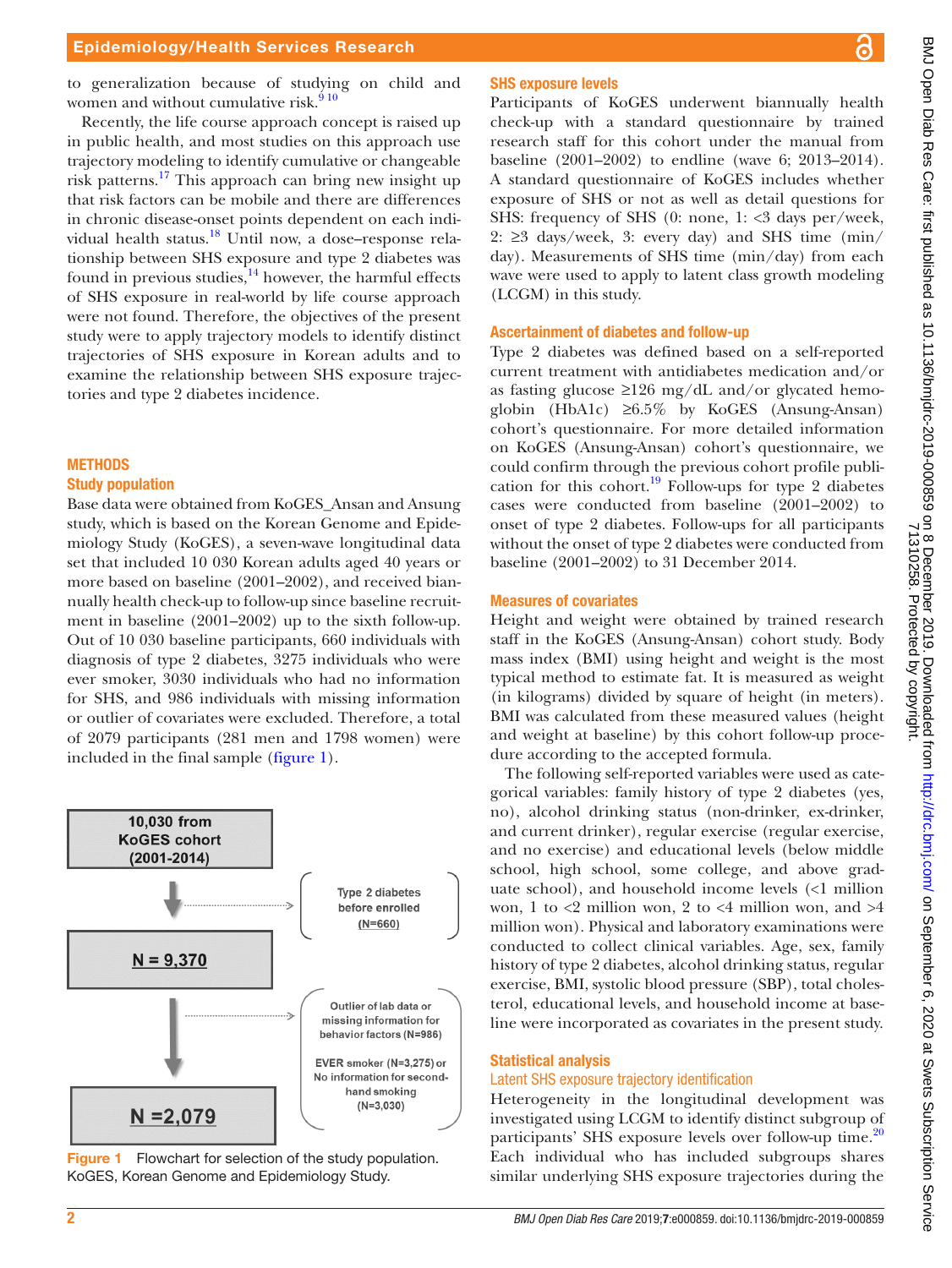follow-up period. $^{21}$  The longitudinal nature of data was modeled by having the parameter depending on time. Time-stable covariates (risk factors) were incorporated into the model by assuming that they could influence the probability of belonging to a particular group.<sup>20</sup> The distinct groups of SHS exposure were formed using Bayesian information criteria (BIC) to determine the best number of distinct groups (BIC=log (likelihood)−0.5\*log (sample size)\*−number of parameters). Models were estimated with three to seven trajectories by assuming linear, quadratic, and cubic patterns of change in SHS exposure levels over time using SAS PROC TRAJ package (SAS Institute, Cary, NC, USA). The best model was automatically selected considering class membership posterior probabilities (the highest) with the lowest absolute BIC value. To ensure that all obtained classes were of clinically statistically meaningful size, the condition that each class should include at least 5% of participants and the mean posterior probability of each class should be higher than  $75\%$  was imposed.<sup>[22](#page-7-13)</sup>

Finally, four distinct trajectory groups of SHS exposure were identified. They were labeled according to their specific patterns ('Low-stable', 'Moderate to low', 'Moderate', 'High to low'). After obtaining trajectories, within each identified SHS exposure group, trajectories of change in other related risk factors during the follow-up were developed and independent effects of SHS exposure trajectories on risk of type 2 diabetes by person-years per 100 000 were assessed.

#### Inverse probability of censorship weighting

To correct for bias from loss to follow-up, an inverse probability of censorship weighting (IPCW) approach was used in this present study. At the first stage, we set newly an indicator variable for loss to follow-up among all participants in the final sample (n=2079) in order to identify those with data at baseline who did not contribute to the final follow-up visit. And then a multivariable logistic regression model was formed with a new indicator variable as the dependent variable (1=remained in this study; 0=lost to follow-up). Age, sex, alcohol drinking status, physical exercise, BMI, SBP, total cholesterol level, educational levels, and household income were used as independent variables in this model. The predicted probabilities (p) from the logistic model involved means the probability remaining in the study, and inverse probability of censorship weights were calculated as  $1/p$ .<sup>1823</sup>

### Association of SHS exposure trajectory groups with type 2 diabetes incidence

Subsequently, the multivariable Cox proportional hazards model with weight was fitted after adjusting for covariates at baseline to quantify the association between SHS exposure trajectories and type 2 diabetes risk. We additionally analyzed to estimate the HR risk of type 2 diabetes according to trajectories of SHS exposure among women to confirm gender difference. We also estimated the interaction effect for type 2 diabetes risk

### Epidemiology/Health Services Research

SHS exposure levels High to low (4.8%) 180 mir Moderate (6.2% 60 min Moderate to low (61.8%) Low-stable (25.7%) Non-SHS exposure 2002 2004 2008 2010 2012 2014  $200($ Baseline Endline Follow-up Time (years)

<span id="page-2-0"></span>Figure 2 Changes in secondhand smoking exposure levels during follow-up period by trajectory groups. SHS, secondhand smoke.

between SHS trajectories and gender by using the multivariate Cox proportional hazards model added type 3 option with Likelihood Ratio (LR) command, which can test based on a likelihood ratio test to calculate p values for interaction.

All analyses were performed using SAS statistical software V.9.4 (SAS Institute). All other statistical tests were two sided and statistical significance was determined as p<0.05.

#### **RESULTS**

From trajectory modeling, we identified four SHS exposure trajectories, which were significantly unique from the others at the p<0.0001 level. BIC scores for the number of groups were −9972.54 in the best trajectory model. The percentage of participants of each of the four trajectories ranged from 4.8% to 49.0% [\(figure](#page-2-0) 2). In this result from trajectory modeling, we found that 'High to low' trajectory was shown rapidly decreasing pattern of SHS exposure level though the highest exposure level at baseline.

[Table](#page-3-0) 1 shows the mean of exposure level at each time to follow-up points according to four SHS exposure trajectories. 'Low-stable' trajectory steadily stayed around 20–30 min/day exposure level of SHS during the follow-up period. On the other hand, 'High to low' trajectory was shown the highest level of SHS exposure as up to about 300 min/day at baseline. However, at the endline (finished point of follow-up), it showed similar exposure levels per day to 'Low-stable' trajectory.

A total of 2079 participants as a final sample contributed 24 083.3 person-years of follow-up time (mean=11.6, SD=2.3), and a mean age of years at baseline was 50.5. Out of them, women had a higher proportion (86.5%) than men (13.5%). Also, except 'Low-stable' trajectory, almost women were included in the other three trajectories. There were no differences across four SHS trajectories for BMI, fasting glucose, SBP, and total cholesterol level at baseline [\(table](#page-4-0) 2). However, at the finished line to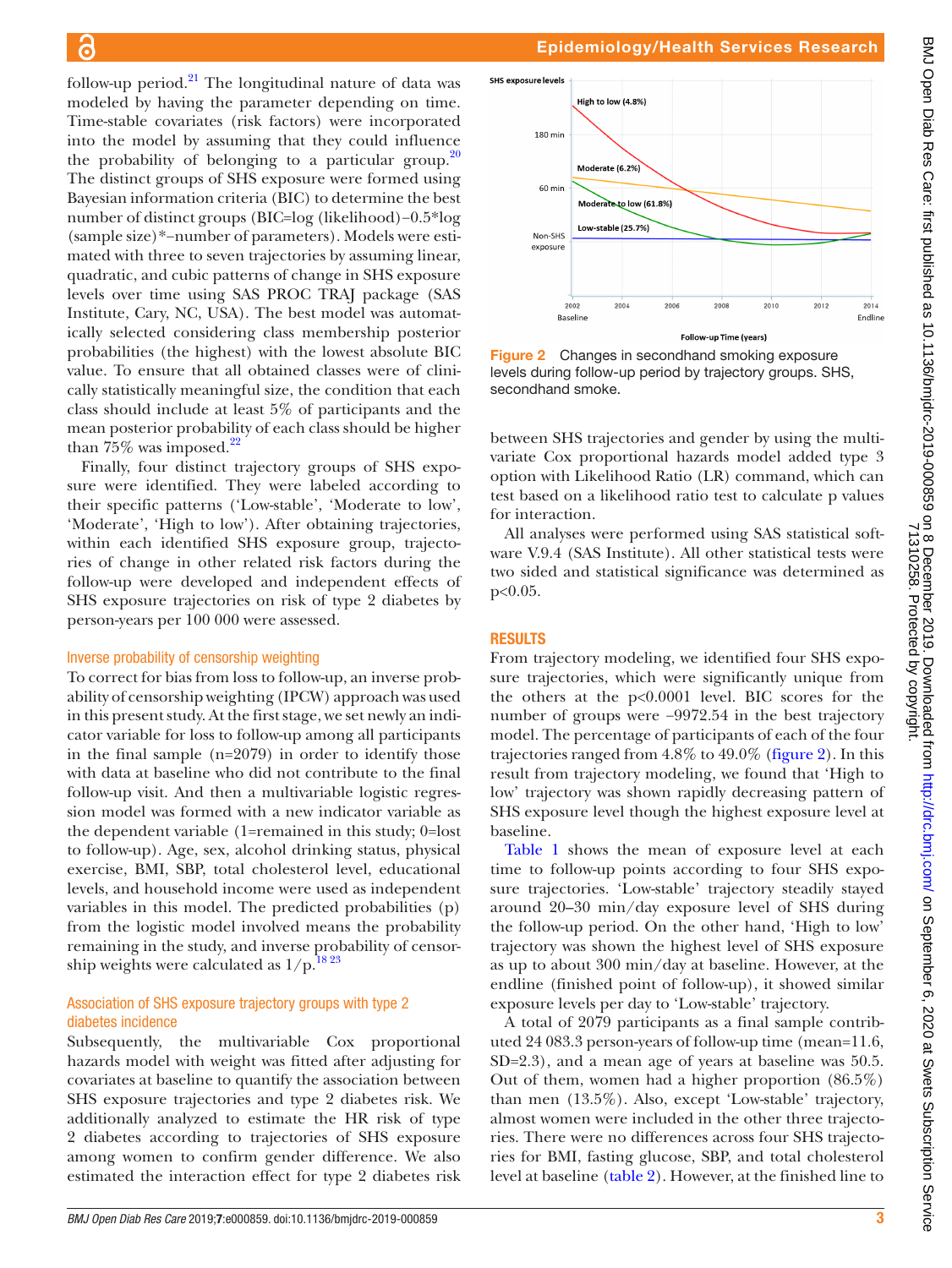| . .<br><b>Contract Contract Contract Contract Contract Contract Contract Contract Contract Contract Contract Contract C</b> |  |
|-----------------------------------------------------------------------------------------------------------------------------|--|
| . .<br>٠<br>۰.                                                                                                              |  |
| P.                                                                                                                          |  |

<span id="page-3-0"></span>

|                           | Low-stable      | Moderate to low   | <b>Moderate</b> | <b>High to low</b> |          |
|---------------------------|-----------------|-------------------|-----------------|--------------------|----------|
|                           | 534             | 1285              | 128             | 132                |          |
| n                         | <b>Mean</b> ±SD |                   |                 |                    | P value* |
| Exposure levels (min/day) |                 |                   |                 |                    |          |
| 0 year (baseline)         | $29.8 + 27.6$   | $65.79 \pm 126.2$ | $77.3 + 97.4$   | $295.2 \pm 277.8$  | < 0.0001 |
| 2 years                   | $21.9 \pm 21.4$ | $45.8 \pm 83.7$   | $62.8 \pm 76.4$ | $227.4 \pm 244.3$  | < 0.0001 |
| 4 years                   | $30.1 \pm 39.8$ | $21.5 \pm 26.1$   | $36.9 + 55.7$   | $78.5 \pm 125.0$   | < 0.0001 |
| 6 years                   | $35.1 \pm 47.2$ | $17.8 + 27.0$     | $32.4 \pm 66.0$ | $60.7 + 98.0$      | 0.0002   |
| 8 years                   | $15.8 + 18.0$   | $19.3 + 26.2$     | $37.5 + 57.9$   | $56.0 + 80.9$      | 0.1362   |
| 10 years                  | $22.5 \pm 23.6$ | $12.3 \pm 13.4$   | $35.6 \pm 52.8$ | $45.8 \pm 51.0$    | 0.0254   |
| 12 years (endline)        | $26.2 + 22.1$   | $28.9 + 44.4$     | $38.1 \pm 52.4$ | $33.1 \pm 55.9$    | 0.5368   |

follow-up, there were differences across four SHS trajectories for SBP and total cholesterol levels. For behavior factors (alcohol drinking status and regular exercise) or socioeconomic status (educational levels and household income), there was a difference. Especially, the 'High to low' trajectory was shown a higher proportion of participants who had low educational levels or low household income ([table](#page-4-0) 2).

Results for the risk of diabetes HR for each SHS exposure level trajectory with 'Low-stable' trajectory as a reference are shown in [table](#page-5-0) 3. During 24 083.3 person-years of follow-up (mean follow-up, 11.6 years), 200 incident cases of type 2 diabetes and 640 incident cases of impaired fasting glucose were documented. Age-standardized incidence rates of type 2 diabetes were increased with SHS exposure levels: 904.9 in the 'Low-stable' trajectory, 700.8 in the 'Moderate to low' trajectory, 880.5 in the 'Moderate' trajectory, and 1728.5 in the 'High to low' trajectory. Also, for impaired fasting glucose, age-standardized incidence rates were increased with SHS exposure levels: 2922.9 in the 'Low-stable' trajectory, 2684.1 in the 'Moderate to low' trajectory, 4402.2 in the 'Moderate' trajectory, and 2938.6 in the 'High to low' trajectory.

In the unadjusted model, the 'High to low' trajectory had a significantly higher risk of type 2 diabetes compared with the 'Low-stable' trajectory (HR=2.0, 95% CI 1.4 to 2.8). In multivariate Cox proportional hazards model after adjusting for age, sex and family history of type 2 diabetes, BMI, behaviors, biological indicators and socioeconomic status (alcohol drinking status, physical exercise, SBP, total cholesterol level, educational levels, and household income), the 'High to low' trajectory had significantly higher risk of type 2 diabetes (HR=1.9, 95% CI 1.3 to 2.8). After additionally further adjusting for BMI, SBP, and total cholesterol level et endline, 'High to low' trajectory had a significantly higher risk type 2 diabetes compared with the 'Low-stable' trajectory (HR=1.9, 95% CI 1.2 to 3.0). Meanwhile, for impaired fasting glucose [\(table](#page-5-1) 4), all trajectories had significantly higher risk

compared with the 'Low-stable' trajectory after adjusting for covariates (HR=1.3, 95% CI 1.1 to 1.5 for moderate to low; HR=1.3, 95% CI 1.0 to 1.7 for moderate; HR=1.4, 95% CI 1.0 to 1.9 for high to low, respectively). There was no interaction between secondhand smoking and age, or sex (p=0.1810 for age, p=0.5646 for sex).

Sensitivity analyses were conducted to compare findings in women by rerunning all models. Results are shown in [online supplementary tables 1 and 2.](https://dx.doi.org/10.1136/bmjdrc-2019-000859) These results addressed similar aspects in women only for the risk of type 2 diabetes or impaired fasting glucose in all subjects. In the fully adjusted model, 'High to low' trajectory had a significantly higher risk compared with the 'Low-stable' trajectory (HR=1.8, 95% CI 1.1 to 2.8 for type 2 diabetes; HR=1.5, 95% CI 1.1 to 2.1 for impaired fasting glucose).

# **DISCUSSION**

The current study paid particular focusing on the application of trajectory modeling based on a life course approach for longitudinal data. In our population-based cohort study, middle-aged people were followed up biennially, and four different patterns of SHS exposure level trajectories for over 14 years were found by using trajectory modeling. The trajectory that developed the highest risk of type 2 diabetes had a rapidly decreasing trend for SHS exposure level over time and similar SHS exposure level at the finished point of follow-up compared within the reference trajectory that had stable on the lowest range during the follow-up time. This finding is meaningful as an aspect that even though resolving the external exposure of SHS in middle adult, elevated SHS exposure level up to above 180 min/day in early adulthood may alter glucose metabolic structure in a way that is not reversible. Also, despite the highest level of SHS exposure at the finished point of follow-up, the trajectory that showed slightly decreasing ('Moderate' trajectory) trend during the follow-up period from 60 to 70 min/day at baseline had no relationship with type 2 diabetes risk.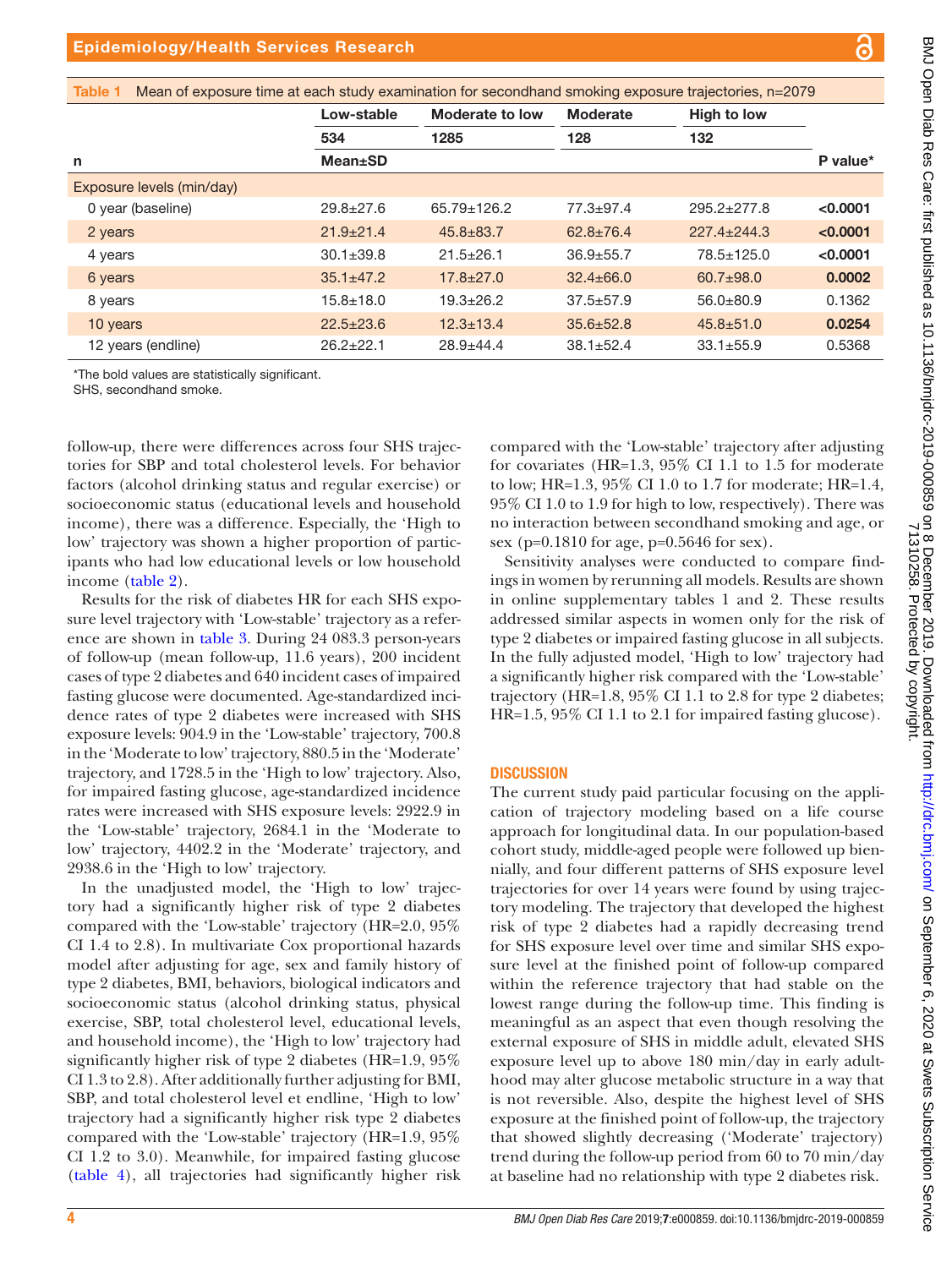<span id="page-4-0"></span>

| Table 2 Participant's general characteristics at baseline in Korea (KoGES), n=2079 |                    |                    |                    |                    |          |  |
|------------------------------------------------------------------------------------|--------------------|--------------------|--------------------|--------------------|----------|--|
|                                                                                    | Low-stable         | Moderate to low    | <b>Moderate</b>    | <b>High to low</b> |          |  |
| n                                                                                  | 534                | 1285               | 128                | 132                | P value  |  |
|                                                                                    | <b>Mean±SD</b>     |                    |                    |                    |          |  |
| Age (years)                                                                        |                    |                    |                    |                    |          |  |
| At baseline                                                                        | $49.03 \pm 7.64$   | 51.40±8.80         | $49.68 \pm 8.15$   | $49.49 \pm 7.74$   | < 0.0001 |  |
| BMI ( $kg/m2$ )                                                                    |                    |                    |                    |                    |          |  |
| At baseline                                                                        | $24.79 \pm 2.88$   | $24.84 \pm 3.22$   | $25.46 \pm 3.44$   | 24.96±3.87         | 0.3322   |  |
| At endline*                                                                        | $24.53 \pm 2.90$   | $24.67 \pm 3.23$   | $25.34 \pm 3.62$   | 25.17±4.12         | 0.0641   |  |
| Fasting glucose (mg/dL)                                                            |                    |                    |                    |                    |          |  |
| At baseline                                                                        | 89.23±10.85        | 87.80±10.87        | 87.71±10.67        | 87.70±3.87         | 0.0505   |  |
| At endline                                                                         | 94.86±15.73        | $94.24 \pm 16.60$  | $97.41 \pm 21.67$  | 87.60±8.76         | 0.1468   |  |
| Systolic BP (mm Hg)                                                                |                    |                    |                    |                    |          |  |
| At baseline                                                                        | 117.98±18.28       | $119.75 \pm 20.12$ | 121.94±21.40       | 120.65±19.32       | 0.2002   |  |
| At endline                                                                         | $118.44 \pm 15.96$ | 120.94±18.34       | $125.12 \pm 17.29$ | 124.07±20.40       | 0.0013   |  |
| Total cholesterol (mg/dL)                                                          |                    |                    |                    |                    |          |  |
| At baseline                                                                        | 197.14±34.58       | $197.73 \pm 36.43$ | 191.19±31.53       | 194.65±34.25       | 0.1631   |  |
| At endline                                                                         | 185.83±33.48       | 190.70±34.58       | 184.08±29.41       | 182.59±35.92       | 0.0196   |  |
|                                                                                    | $\%$               |                    |                    |                    |          |  |
| Sex, women                                                                         | 53.93              | 97.43              | 98.44              | 100.00             | < 0.0001 |  |
| Current drinker                                                                    | 49.55              | 31.22              | 26.87              | 28.68              | < 0.0001 |  |
| Regular exercise                                                                   | 37.48              | 29.01              | 27.61              | 25.74              | 0.0002   |  |
| <b>Educational levels</b>                                                          |                    |                    |                    |                    |          |  |
| Up to middle school                                                                | 23.60              | 43.19              | 41.41              | 43.94              | < 0.0001 |  |
| High school                                                                        | 24.72              | 23.74              | 32.81              | 28.03              | < 0.0001 |  |
| Some college                                                                       | 35.77              | 27.78              | 27.78              | 23.48              | < 0.0001 |  |
| At least graduate school                                                           | 15.92              | 5.29               | 5.29               | 4.55               | < 0.0001 |  |
| Household income, 10 000 won                                                       |                    |                    |                    |                    |          |  |
| < 100                                                                              | 23.60              | 37.82              | 47.66              | 48.48              | < 0.0001 |  |
| 100-199                                                                            | 28.65              | 30.51              | 28.13              | 35.76              | < 0.0001 |  |
| 200-399                                                                            | 36.52              | 25.91              | 17.97              | 20.45              | < 0.0001 |  |
| $400+$                                                                             | 11.24              | 5.76               | 6.25               | 5.30               | < 0.0001 |  |

The bold values are statistically significant.

\*The number of sample was 1318 after excluding participants who had no body mass index value at the endline.

BMI, body mass index; BP, blood pressure; KoGES, Korean Genome and Epidemiology Study; SD, standard deviation; SHS, secondhand smoke.

So far, many epidemiologists already have studied the issue of the association between smoking and type 2 diabetes.<sup>12 24</sup> Also, the harmful effects of SHS exposure have been noted since  $1928<sup>25</sup>$  $1928<sup>25</sup>$  $1928<sup>25</sup>$  However, when the Surgeon General Report was published in 1964, we did not know enough about the harmfulness of SHS exposure. And then some researchers have suggested the hazard of SHS intermittently through related previous studies.<sup>26</sup>

Indeed, there was a try for examining the association of SHS exposure and risk of type 2 diabetes among Koreans in a previous cohort study, which showed that participants exposed to SHS had a significantly increased risk of 1.41-fold for type 2 diabetes after adjusting for covariates.<sup>[7](#page-7-17)</sup> As regards the highest level of SHS exposure had the highest risk of type 2 diabetes, our findings are consistent with results from previous studies showing the dose–response relationship. Eze and his colleagues found the strong dose–response relationship, that subjects exposed to SHS as up to 3 hours/day in the home had a significant risk of 2.6-fold for type 2 diabetes; however, the previous result has the limitation of exposure site.<sup>10</sup> Also, for impaired fasting glucose, all exposure trajectories had a 30%–40% higher risk of type 2 diabetes compared with a trajectory with the lowest level of SHS exposure. That finding supports the theory in previous studies that if we once had even little exposure level to SHS, we may affect from hazardous matters from SHS and defect our glucose metabolic structure.<sup>71214</sup>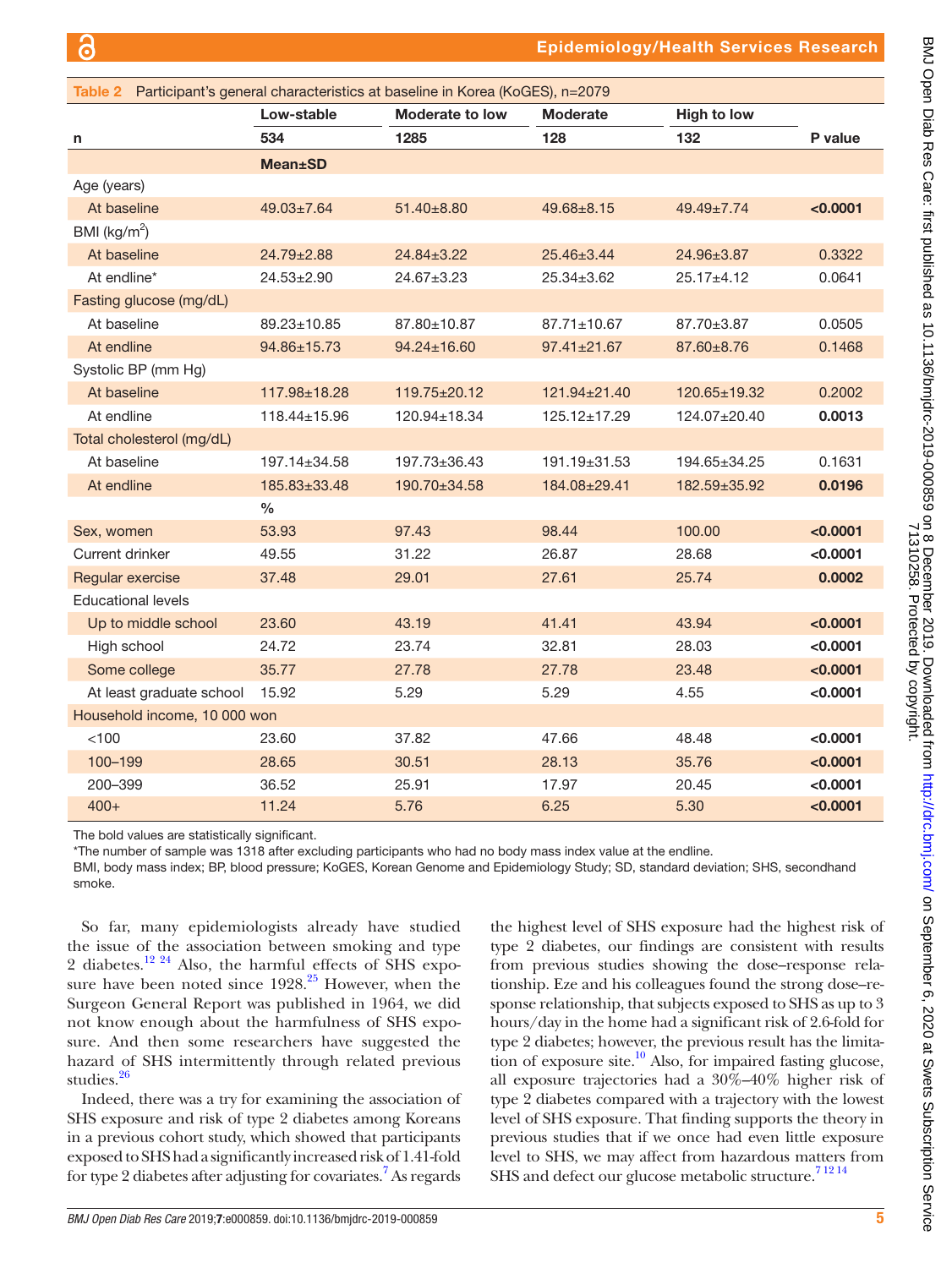<span id="page-5-0"></span>

| RRs (95% CI) for risk of type 2 diabetes according to trajectories of secondhand smoking exposure levels, n=2079<br>Table 3 |                   |                   |                  |                       |                                |                                 |  |
|-----------------------------------------------------------------------------------------------------------------------------|-------------------|-------------------|------------------|-----------------------|--------------------------------|---------------------------------|--|
|                                                                                                                             | T <sub>2</sub> DM | Person-<br>years, | Age-<br>adjusted | Unadjusted model      | <b>Multivariable</b><br>model* | <b>Fully adjusted</b><br>modelt |  |
|                                                                                                                             | incidence, n      | follow-up         | rate             | <b>RR (95% CI)</b>    | <b>RR (95% CI)</b>             | <b>RR (95% CI)</b>              |  |
| Trajectories of secondhand smoking exposure                                                                                 |                   |                   |                  |                       |                                |                                 |  |
| Low-stable                                                                                                                  | 51                | 6155.20           | 904.92           | 1.00                  | 1.00                           | 1.00                            |  |
| Moderate to low                                                                                                             | 113               | 14 993.13         | 700.81           | $0.94$ (0.74 to 1.20) | $0.74$ (0.56 to 0.98)          | $0.99$ (0.71 to 1.37)           |  |
| Moderate                                                                                                                    | 12                | 1479.73           | 880.46           | 1.02 (0.66 to 1.57)   | $0.80$ (0.50 to 1.27)          | $0.65$ (0.37 to 1.15)           |  |
| High to low                                                                                                                 | 24                | 1455.20           | 1728.51          | 2.01 (1.42 to 2.83)   | 1.91 (1.31 to 2.78)            | 1.92 (1.22 to 3.04)             |  |
| P for trend                                                                                                                 |                   |                   |                  | 0.0009                | 0.0016                         | 0.0453                          |  |

The bold values are statistically significant.

\*Model adjusted for age, sex and family history of type 2 diabetes, alcohol drinking status, physical exercise, and body mass index, systolic blood pressure, total cholesterol level, educational levels, and household income at baseline.

†Model adjusted for multivariable model+body mass index, systolic blood pressure, and total cholesterol level at endline.

RR, risk ratio; T2DM, type 2 diabetes mellitus.

The biological effect of SHS exposure on fasting glucose levels could be extrapolated from the effects of typical smoking. Nicotine stimulates pharmacologically the sympathetic nervous system in active smokers and insulin-antagonizing substances such as cortisol, catecholamine, and growth hormone. $27$  Also, It may influence the development of diabetes as side effects of nicotine have been reported, including the inhibition of gastric mortality and its influence on the differentiated emptying of solids and liquids, faster glucose absorption, and increased erythrocyte permeability to glucose. $28-30$  $31$  In addition, a recent study found that smoking by using electronic cigarettes can likely increase the type 2 diabetes risk in a general population.<sup>[32](#page-7-22)</sup>

Meanwhile, SHS that contains more than 7000 chemicals has been known as a risk factor for diabetes from long time ago. According to the 1964 Surgeon General's Report, 2.5 million adults who were non-smokers died because of their breathing SHS. Especially, SHS as forced smoking can harm children and adolescents in their home, school, and public places. In this present study, we

revealed that even though resolving the external exposure of SHS in middle adults, if we once had exposure to SHS as about 180 min/day, damaged glucose metabolic structure from SHS is not reversible. Thus, we can suggest the most important point through our study is the segregation from smokers, and the only way to fully protect non-smokers or young people who do not smoke is to eliminate smoking in all homes, worksites, schools and public places.

This finding also further highlights that type 2 diabetes is a heterogeneous disease with different pathophysiological pathways unknown related to smoking. In our results of this study, the SHS trajectory ('High to low' trajectory), which showed a higher risk of type 2 diabetes than other trajectory and sharply decreasing level of SHS exposure, had patterns of fasting glucose level similar to other trajectory during follow-up period [\(online supplementary figure 1](https://dx.doi.org/10.1136/bmjdrc-2019-000859)). However, we found the differences in BMI or SBP at endline across trajectories. As regards that, the trajectory, which had about twofold risk of type 2 diabetes, had a steadily stable trend of BMI

| $n = 2079$                                  |                        |                   |                          |                                |                                |                                 |  |
|---------------------------------------------|------------------------|-------------------|--------------------------|--------------------------------|--------------------------------|---------------------------------|--|
|                                             | T <sub>2</sub> DM      | Person-<br>years, | Age-<br>adjusted<br>rate | <b>Unadjusted model</b>        | <b>Multivariable</b><br>model* | <b>Fully adjusted</b><br>modelt |  |
|                                             | incidence, n follow-up |                   |                          | <b>RR (95% CI)</b>             | <b>RR (95% CI)</b>             | <b>RR (95% CI)</b>              |  |
| Trajectories of secondhand smoking exposure |                        |                   |                          |                                |                                |                                 |  |
| Low-stable                                  | 166                    | 5710.33           | 2922.91                  | 1.00                           | 1.00                           | 1.00                            |  |
| Moderate to low                             | 379                    | 13 734.32         | 2684.10                  | $0.98(0.86 \text{ to } 1.12)$  | 1.23 $(1.04 \text{ to } 1.44)$ | 1.25 $(1.05 \text{ to } 1.49)$  |  |
| Moderate                                    | 55                     | 1262.62           | 4402.21                  | 1.55 $(1.25 \text{ to } 1.91)$ | 1.89 (1.50 to 2.40)            | 1.31 (1.02 to 1.69)             |  |
| High to low                                 | 40                     | 1402.04           | 2938.58                  | $0.97$ (0.76 to 1.24)          | 1.33 $(1.02 \text{ to } 1.73)$ | 1.39 $(1.04 \text{ to } 1.85)$  |  |
| P for trend                                 |                        |                   |                          | 0.1590                         | 0.0002                         | 0.0147                          |  |

<span id="page-5-1"></span>Table 4 RRs (95% CI) for risk of impaired fasting glucose according to trajectories of secondhand smoking exposure levels,

The bold values are statistically significant.

\*Model adjusted for age, sex and family history of type 2 diabetes, alcohol drinking status, physical exercise, and body mass index, systolic blood pressure, total cholesterol level, educational levels, and household income at baseline.

†Model adjusted for multivariable model+body mass index, systolic blood pressure, and total cholesterol level at endline.

RR, risk ratio; T2DM, type 2 diabetes mellitus.

71310258. Protected by copyright.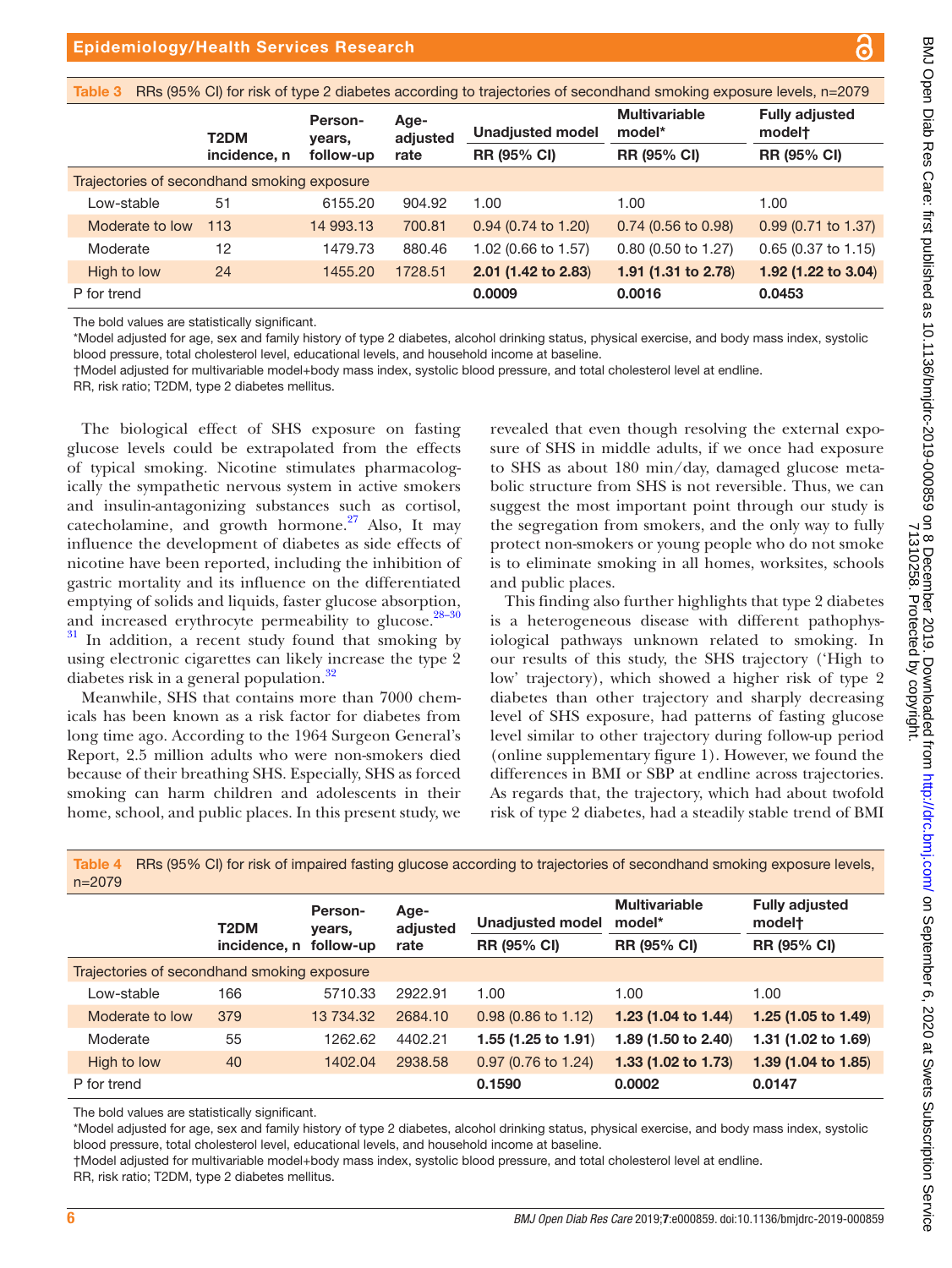value as the level of obesity over follow-up time [\(online](https://dx.doi.org/10.1136/bmjdrc-2019-000859) [supplementary figure 2\)](https://dx.doi.org/10.1136/bmjdrc-2019-000859). In general, most middle-aged people can obtain chronic disease such as type 2 diabetes easily, because of ageing, weakness of physical ability, or deficiency in immune system. However, although the common ageing factors in our study did not make much difference in changes during the follow-up period, they differed greatly in the risk of developing type 2 diabetes. In this regard, our findings can be emphasized by estimating the extent of type 2 diabetes risk affected by SHS exposure accumulated in adulthood, apart from the incidence of type 2 diabetes by general ageing.

 $\epsilon$ 

A major strength of this research lies in that it is based on longitudinal data derived from a national representative sample of middle-aged adults over a 14-year period. This study is the first study that performed trajectory modeling about SHS exposure level using these data in Korea. Through the trajectory modeling of this study, we were able to explore qualitatively differentiated patterns of change during the follow-up period for SHS exposure levels. The trajectory modeling allowed a posteriori identification of qualitatively distinct trajectories, thus overcoming misclassification and loss of information. And also, we also expanded our study to include diabetes and impaired fasting glucose. The association of trajectories of SHS exposure with risk of type 2 diabetes or impaired fasting glucose was then examined using Cox proportional hazards models. Our findings provide important new insight regarding the trajectories of SHS exposure among middle-aged adults and their associations with the risk of diabetes. These results suggest that the most important thing to escape from exposure to SHS is not to be fully exposed to SHS from a young age. However, it might be important to investigate whether SHS trajectories in childhood also display consistent and similar heterogeneity and whether this heterogeneity has similar implications for diabetes risk.

This study has several limitations. First, our study has a lack of SHS exposure observations in early young adulthood. However, our results are reasonable in that we used the general population representing Korea to target specific generations vulnerable to chronic diseases from a life course perspective. Second, this study included the limited sample that can be used with a unique study design. Due to the nature of follow-up observational studies, many measurements that can be used in the study are often forced to give up due to the failure of the population's follow-up observations. However, to correct the bias of loss to follow-up, we made the weighting by using the IPCW approach and applied the weighting to Cox proportional hazards models to estimate the effect of developing type 2 diabetes.<sup>18 23</sup> The trajectory modeling also has the advantage of being able to function in missing data.<sup>20</sup> Third, SHS exposure levels at work were not available due to a lack of available information on the base data. The number of respondents to the question of exposure to SHS at work was about 550 in baseline. In fact, since the most detailed data investigated on SHS

exposure in Korea are the base data of this study, future research needs to further investigate and include SHS exposure at home, and patterns of individuals' behavior, such as workplaces, and other places with high potential for SHS. Fourth, the limitation of generalization to other ethnic may exist, as a racially heterogeneous cohort of Asians. Finally, in the results of this study, causality is not guaranteed.

In conclusion, latent SHS exposure trajectories identified four distinct patterns during the follow-up period, which showed influence to development of a type 2 diabetes event. It provides new insights that the trajectory had a sharply decreasing pattern of SHS exposure up to a level of the lowest exposure pattern, but it had a higher risk of type 2 diabetes as a twofold compared with the lowest exposure pattern. Our study can suggest as an aspect of life course approach that even though resolving the external exposure of SHS in middle-aged adults, elevated SHS exposure level up to above 180 min/day in early adulthood may suffer glucose metabolic structure in a way that is not reversible. And also it can highlight the importance of SHS exposure prevention across life span, and prognostic assessments and targeted strategies for high-risk individuals by using trajectory modeling.

#### Acknowledgements The authors thank all the staff who made this study possible. The authors greatly appreciate the Korea Ministry of Health and Welfare who supported with a grant.

Contributors HK supervised this study and had full access to all the data in the study and takes responsibility for the integrity of the data and the accuracy of the data analysis. The study concept was designed by HK and JJ. The data of this study were analyzed by JJ, and interpreted by HK, SHJ and JJ. The manuscript was written by JJ, and the critical revision for important intellectual content by HK, KJJ and JJ. Administrative, technical, or material support process was conducted by JJ. All authors have read and approved the final manuscript.

Funding This study was funded by a grant from the Korean Health Technology R&D Project, Ministry of Health and Welfare, Republic of Korea (HI14C2686), and conducted with bioresources from the National Biobank of Korea, the Centers for Disease Control and Prevention, Republic of Korea (KBN-2016-013).

Disclaimer The data supporting source from the Korean Centers for Disease Control and Prevention (KCDC) and the bodies supporting a grant or ideas of this study had no role in the design and conduct of the study, in the collection, management, analysis, and interpretation of the data, or in the decision to submit the manuscript for publication.

Competing interests None declared.

Patient consent for publication Not required.

Provenance and peer review Not commissioned; externally peer reviewed.

Data availability statement All data relevant to the study are included in the article or uploaded as supplementary information. Data are available upon reasonable request, but are not publicly available.

**Open access** This is an open access article distributed in accordance with the Creative Commons Attribution 4.0 Unported (CC BY 4.0) license, which permits others to copy, redistribute, remix, transform and build upon this work for any purpose, provided the original work is properly cited, a link to the licence is given, and indication of whether changes were made. See: [https://creativecommons.org/](https://creativecommons.org/licenses/by/4.0/) [licenses/by/4.0/](https://creativecommons.org/licenses/by/4.0/).

#### ORCID iD

Heejin Kimm<http://orcid.org/0000-0003-4526-0570>